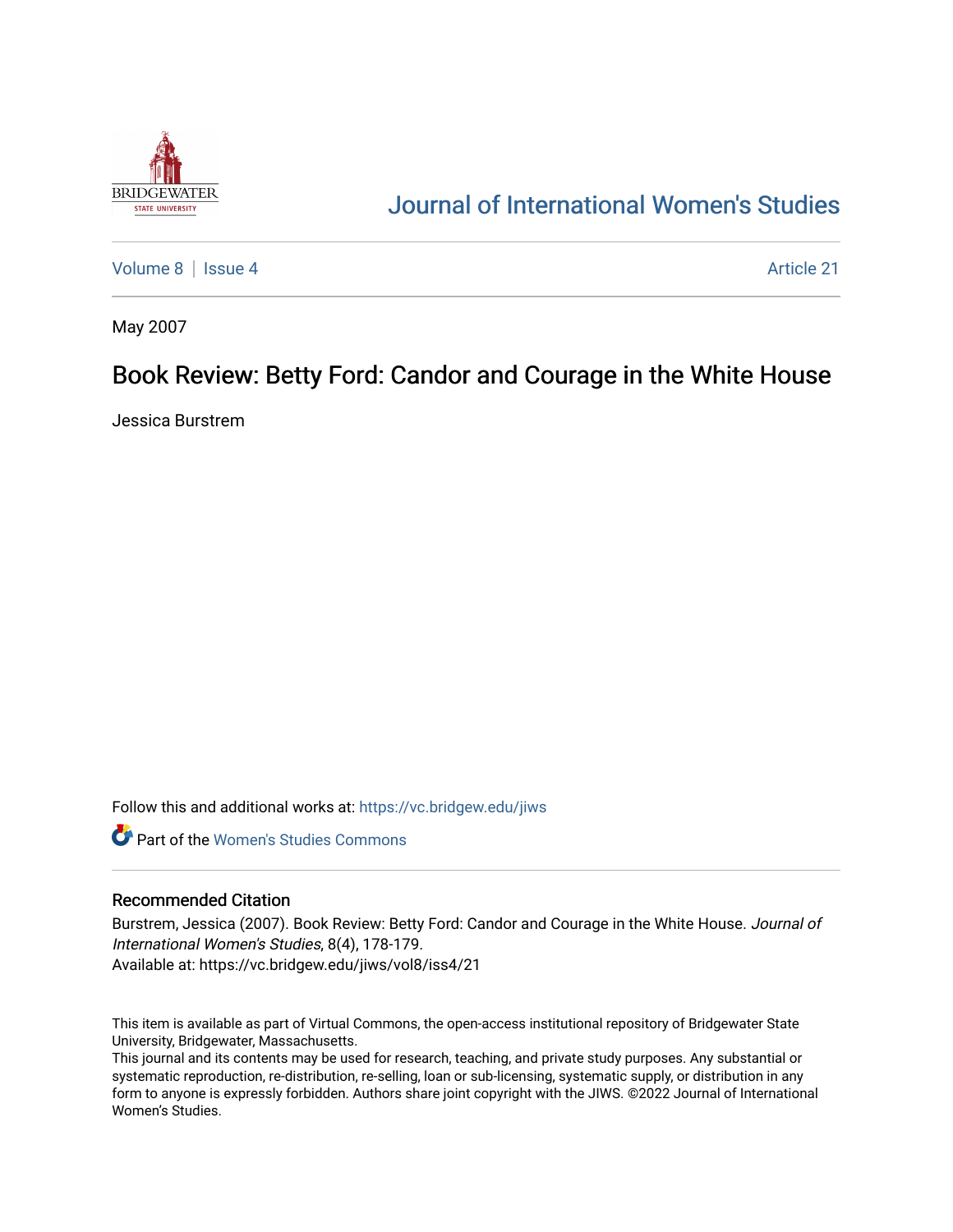*Betty Ford: Candor and Courage in the White House***.** John Robert Greene. 2004. Lawrence, KS: University Press of Kansas. 166 pp. (+ Photos and Index). \$25.00. (Hardcover).

## Reviewed by Jessica Burstrem<sup>1</sup>

John Robert Greene's *Candor and Courage in the White House* covers Betty Ford's entire life, but, as suggested by its title, its focus is on her short time in the White House. In the relevant sections of the book, Greene explores Ford's life as First Lady markedly more thoroughly than he does the rest of her life, but that is probably primarily due to the stipulations of the Modern First Ladies series, of which this book is a part. Greene demonstrates his meticulousness as a researcher throughout the text; that makes the necessary concision of this work all the more regrettable, as he could likely share a deeper perspective on Ford given a different writing situation. The focus is also bitterly ironic given Greene's message at the end of the book:

> *That woman is going to be long remembered—and not as the wife of the President of the United States (123).*

Yet that phrase – "the wife of the President of the United States" – *is* the last description of Ford given in the book, and it is as the former First Lady that Ford gets the most attention there.

Greene seems determined to conclude that society did not always hold Ford up to its gender norms, but I see neither evidence nor purpose for such a conclusion. It would be more valuable, I think, to acknowledge the impact(s) of gender norms on society's responses to Ford's life and to then discuss them accordingly. For instance, Greene indicates that the American people seemed to embrace Ford for her frankness and honesty but that it was not enough to convince them to re-elect her husband. Might it not just as well be the other way around? Perhaps the American people did embrace Ford's candor, but it is no secret that when a woman exhibits "traditionally masculine" characteristics, such as outspokenness, society concludes that the men around her must be emasculated as a result. Indeed, that perception of Gerald Ford could have been a reason for his defeat.

Likewise, as Greene also discusses at length in the book, the American people seemed particularly moved by Betty Ford's struggles against breast cancer, drug addiction and alcoholism, and Greene's focus on those subjects indicates that he finds them just as important himself. Perhaps because society is so quick to identify a woman's weaknesses? Of course, those issues did become the central ones during and after Ford was the First Lady, but, as Greene also indicates, Ford campaigned heavily for the Equal Rights Amendment as well. That fact, however, is not as much a part of Ford's legacy in our society. While Greene suggests, in an instance of rather circular reasoning, this is because the ERA was less popular and successful than some of her other endeavors (117- 118), I propose that it may also be due to its perceived incongruity with her role as First Lady. That incongruity was likely exacerbated by her representation – in both her husband's political campaigning and memoirs and in her own – as primarily a

Journal of International Women's Studies Vol. 8 #4 May 2007 178

 $\overline{a}$ 

<sup>&</sup>lt;sup>1</sup> Jessica Burstrem is an independent scholar from Arizona, USA.